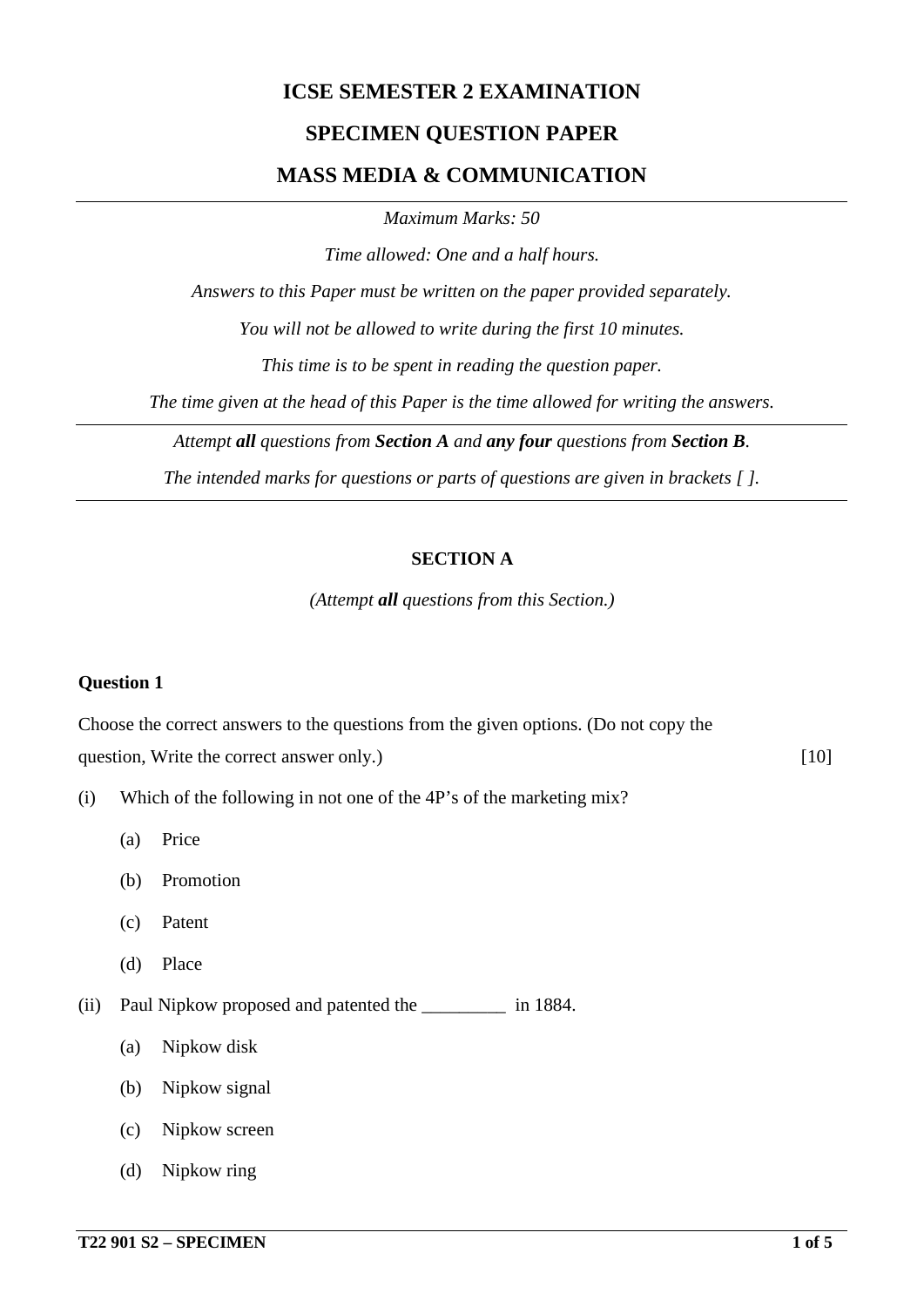- (iii) Television program production requires the purchase of numerous assets as well as payment of salaries, making it a / an \_\_\_\_\_\_\_\_\_\_\_ medium.
	- (a) Substantial
	- (b) Expensive
	- (c) Massive
	- (d) Cost effective
- (iv)  $1920 \times 1080$  pixels in interlaced video mode, with an aspect ratio of 16:9 is possible with \_\_\_\_\_\_\_\_\_\_\_\_\_\_ format.
	- (a) HDTV
	- (b) WMV
	- (c) MP3
	- (d) MP4

(v) \_\_\_\_\_\_\_\_\_\_ is generally considered to be the creator of television.

- (a) Robert Flaherty
- (b) John Grierson
- (c) Paul Nipkow
- (d) John Baird
- (vi) \_\_\_\_\_\_\_\_\_\_, or online marketing, refers to advertising and marketing efforts that use the Web and email to drive direct sales via electronic commerce, in addition to sales leads from websites or emails.
	- (a) Soft marketing
	- (b) Internet marketing
	- (c) Social marketing
	- (d) Broadcast marketing
- (vii) \_\_\_\_\_\_\_\_\_\_ advertising simply means advertisement without mentioning or specifying the content as an advertisement.
	- (a) Unintentional
	- (b) Covert
	- (c) Obvious
	- (d) Neutral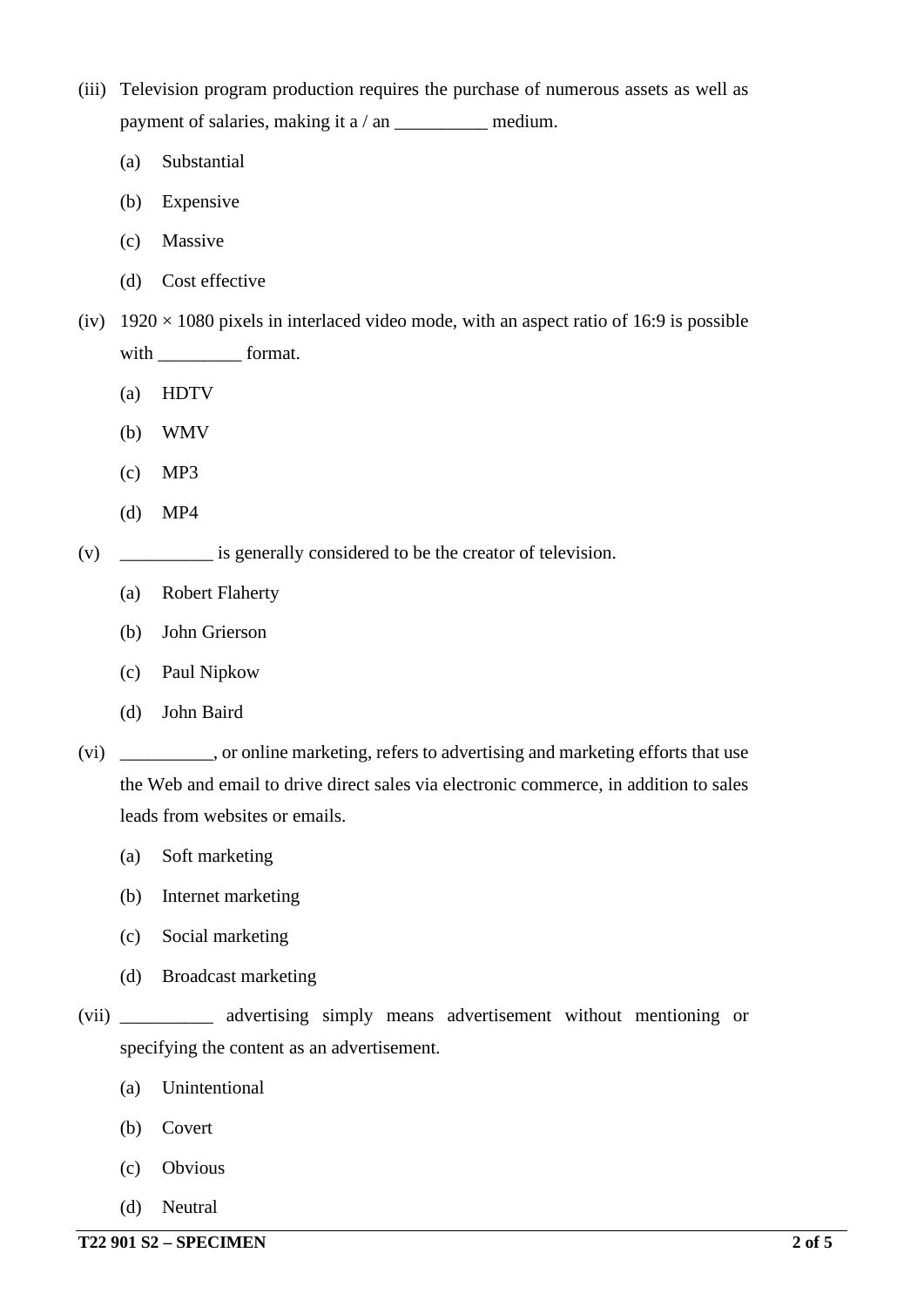(viii) \_\_\_\_\_\_\_\_\_\_ is the practice of deliberately managing the spread of information between an individual or an organization and the public.

- (a) Advertising
- (b) Sales promotion
- (c) Public relations
- (d) Scouting
- (ix) \_\_\_\_\_\_\_\_\_\_ television is a system of delivering television programming to consumers via radio frequency (RF) signals transmitted through coaxial cables, or in more recent systems, light pulses through fiber-optic cables.
	- (a) Cable
	- (b) Satellite
	- (c) Digital
	- (d) Online

(x) Advertising is a useful tool to spread knowledge about a \_\_\_\_\_\_\_\_\_\_.

- (a) Consumer
- (b) Dealer
- (c) Promotion
- (d) Product

#### **SECTION B**

#### *(Attempt any four questions from this Section.)*

### **Question 2**

The invention of the television revolutionized the world and brought people closer together.

| (i)  | How did the Nipkow disk work?                                                      |                   |
|------|------------------------------------------------------------------------------------|-------------------|
| (ii) | What was the impact of World War II on television sales?                           | $\lceil 2 \rceil$ |
|      | (iii) Briefly explain how colour television revolutionized our viewing experience. | $\lceil 3 \rceil$ |
| (iv) | State three benefits of digital television.                                        |                   |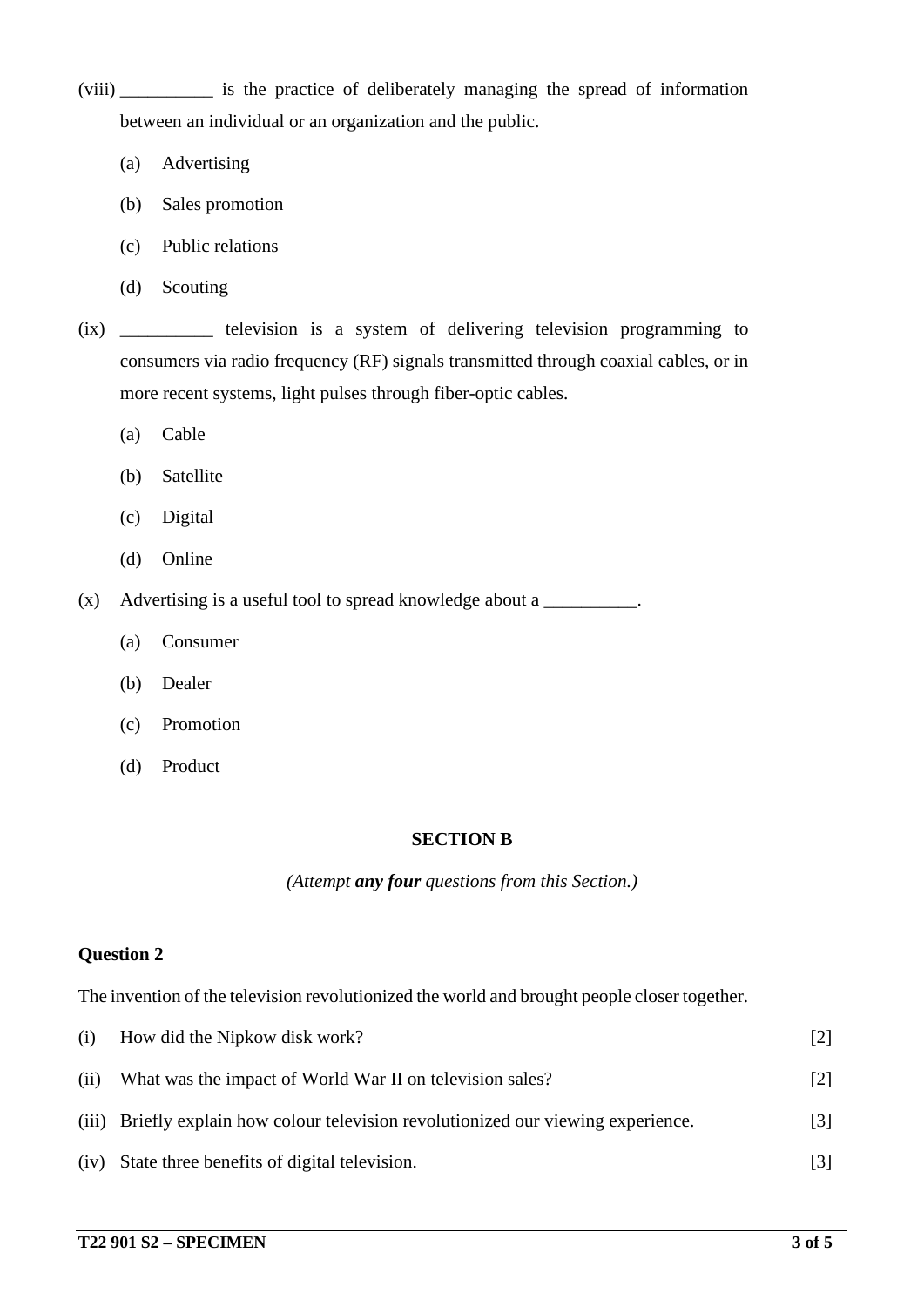### **Question 3**

Television is a mass medium which can be used to spread information throughout the world.

| (i)  | How is television an audio-visual medium?                                               | $\lceil 2 \rceil$ |
|------|-----------------------------------------------------------------------------------------|-------------------|
| (ii) | Differentiate between SD and UHD.                                                       | $\lceil 2 \rceil$ |
|      | (iii) How has online broadcasting given viewers more freedom and control over what they |                   |
|      | watch?                                                                                  | [3]               |
| (iv) | Differentiate between terrestrial broadcasting and satellite broadcasting.              |                   |

### **Question 4**

The integration of communication media has allowed for smoother transactions in business.

| (i)  | What do we mean by integrated marketing communication?                     | [2]               |
|------|----------------------------------------------------------------------------|-------------------|
| (ii) | What effect does choice of 'place' have on a marketing plan?               | $\lceil 2 \rceil$ |
|      | (iii) Provide any three benefits of IMC.                                   | $\lceil 3 \rceil$ |
|      | (iv) How does the marketing mix help us decide on an advertising strategy? | [3]               |

### **Question 5**

Promotion does not necessarily always result in a sale. The information that the target receives is what is important.

| (i)  | Why is interaction an important part of marketing?                                   |                   |
|------|--------------------------------------------------------------------------------------|-------------------|
| (ii) | State any two examples to show how the internet can be used as a marketing tool.     | $\lceil 2 \rceil$ |
|      | (iii) Explain any three disadvantages of integrated marketing communication.         | $\lceil 3 \rceil$ |
|      | (iv) How can trade oriented sales promotion be accomplished? State any two examples. | [3]               |